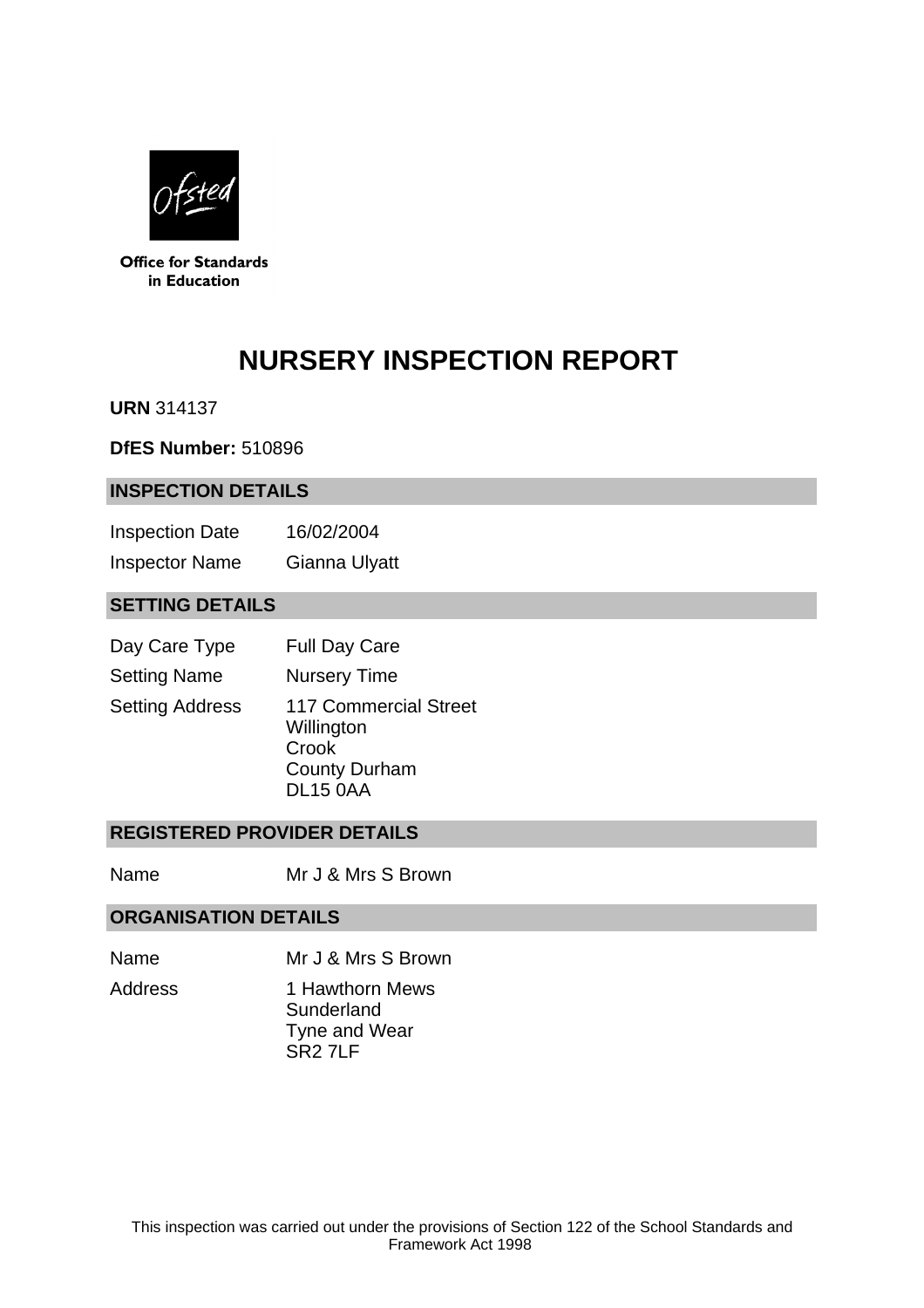## **ABOUT THE INSPECTION**

The purpose of this inspection is to assure government, parents and the public that the nursery education for funded three and four year old children is of an acceptable quality. Inspection of nursery education also identifies strengths and weaknesses so that providers can improve the quality of educational provision and help children to achieve the early learning goals (elgs) by the end of the Foundation Stage. This inspection report must be made available to all parents.

If the setting has been inspected previously, an action plan will have been drawn up to tackle issues identified. This inspection, therefore, must also assess what progress has been made in the implementation of this plan.

#### **Information about the setting**

The Nursery is situated just off the main road through Willington, within walking distance of local schools and amenities. It is a purpose built building split into 2 floors, ground floor consists of large entrance hall, office, staff room, kitchen, utility, Cubs Room (under 2 years), Brown Bears Room (2 -5 years). The Kids Club is sited upstairs, stairs are situated off entrance hall. Funded children also use this room during the day sessions. There is also a fully enclosed outdoor play area and car park. The Nursery serves the local community. It is open 8 am -6pm and as well as offering full day care, it offers before and after school care and holiday care. It is registered to care for 18 children 0-2 years and 40 children 2-8 years. Children with Special Educational Needs are welcomed. It receives funding for 3 and 4 year olds. There are 3 funded three-year-olds and 1 funded 4 year old attending the setting. None have special educational needs. All speak English at home. The Nursery employs a qualified Manager and Deputy, 6 qualified Nursery Nurses, 4 Assistants, a cook and a cleaner.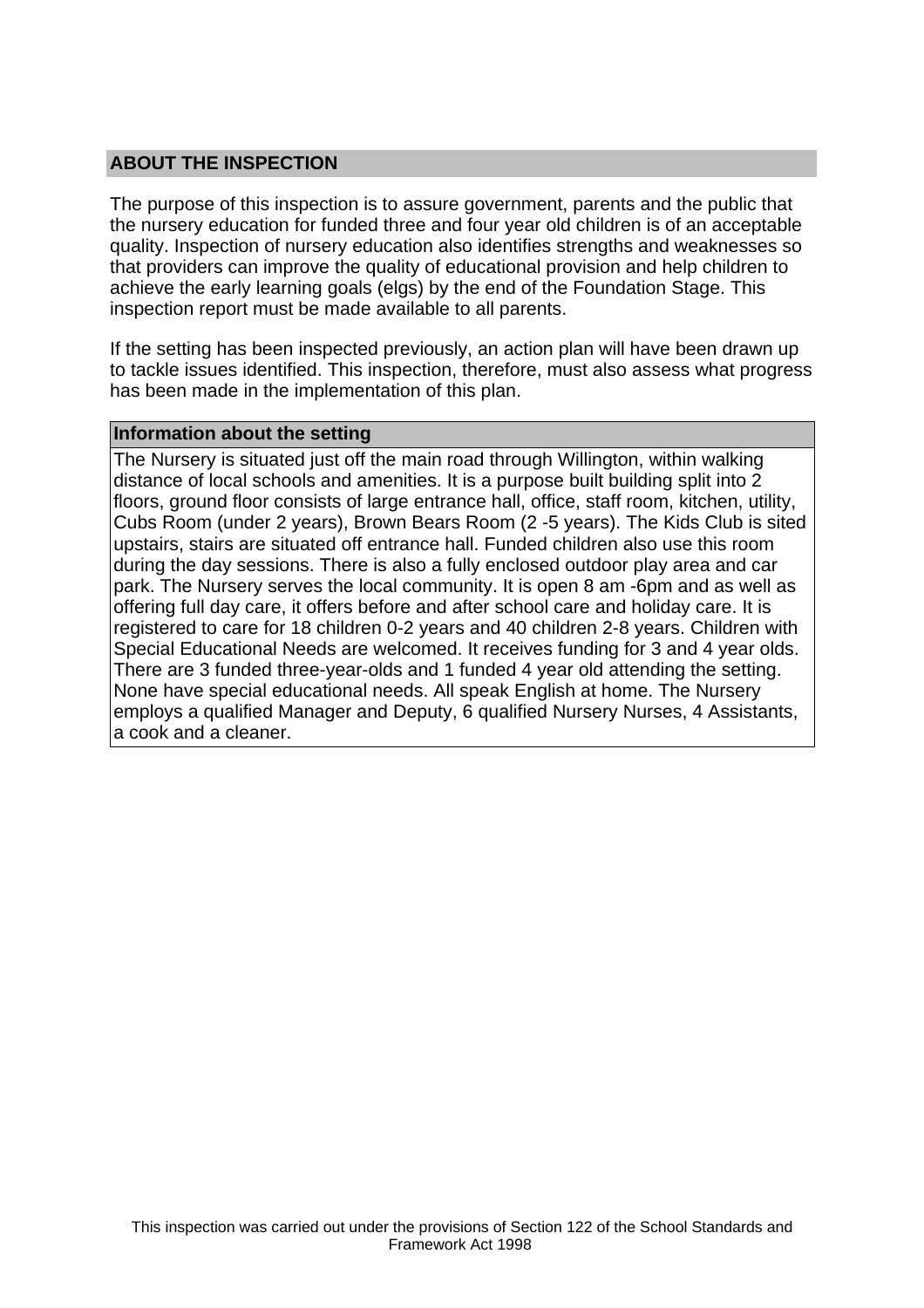## **INSPECTION OF THE NURSERY EDUCATION PROVISION FOR FUNDED THREE AND FOUR YEAR OLDS.**

## **How effective is the nursery education?**

Overall the effectiveness of the education has significant weaknesses. Nursery Time provides a warm and welcoming environment. Relationships are good and children are confident with adults. Overall both three-and four-year-olds make progress towards the early learning goals, however this progress is limited by some significant weaknesses. The children make generally good progress in personal, social and emotional development, knowledge and understanding of the world and in physical and creative development. Progress in communication, language and literacy and mathematics have significant areas for improvement. Some children are not challenged enough in their play and learning. Relationships are good, and children are confident with adults. Staff give good emphasis to reading with children individually and in groups developing a love of books. There are some weaknesses in the daily routine and the methods of teaching. Teaching has some significant area's for improvement particularly in area's of communication, language and literacy and mathmatics. Staff are beginning to develop assessment procedures, but do not observe children enough to find out exactly what they can do. Resources are adequate, but children do not have enough time during the sessions to engage in their own learning because activities for self-choice are limited. Focused activities are generally good overall. Leadership and management is generally good as they are keen to develop. Staff are encouraged to continue their professional development through training. The management value input from the local authority and are looking to identify areas of the early learning goals which need to be improved. Partnership with parents is generally good. Parents are kept well informed through written and verbal information. They speak regularly with staff about their child, however There is some inconsistency in the way they find out about their child's progress.

## **What is being done well?**

- relationships are very good so children are confident and relaxed in the nursery
- the emphasis on reading is good so children know many stories well

## **What needs to be improved?**

- planning for self-initiated activity to encourage more independence in learning
- opportunities to develop literacy skills
- opportunities to develop mathematical skills

#### **What has improved since the last inspection?**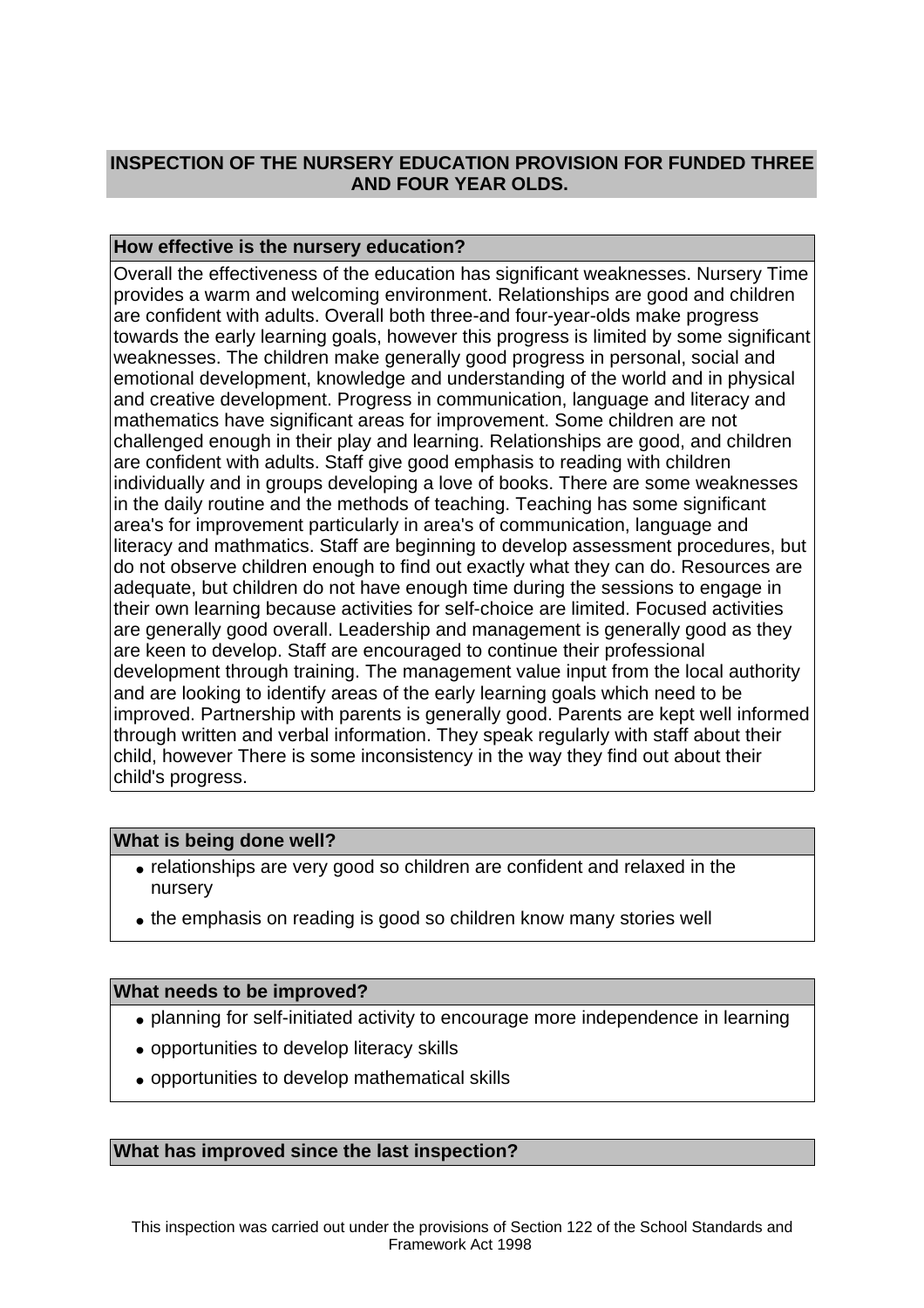Improvements since the last inspection are limited overall. There have been some improvements to planning and children now have opportunities to develop an awareness of different cultures and beliefs through a range of activities. The nursery remains unclear about how to address monitoring and evaluation of provision. The manager has recently begun to use the services and input of the link teacher, but as yet there is no clear action plan as to how improvements are to be made over time.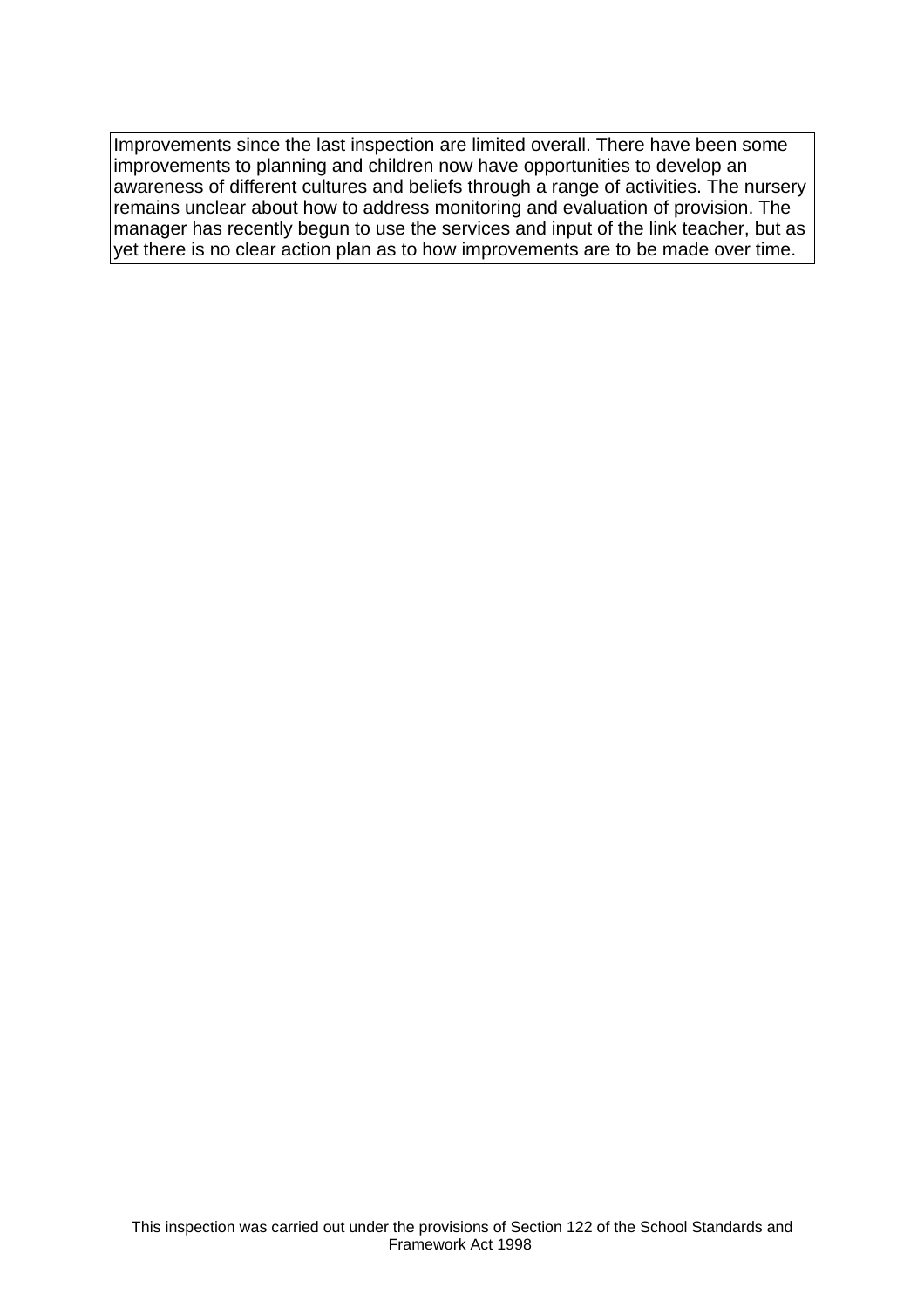# **SUMMARY OF JUDGEMENTS**

## **PERSONAL, SOCIAL AND EMOTIONAL DEVELOPMENT**

Judgement: Generally Good

The children are enthusiastic to participate and patiently wait their turn. Sometimes the lack of self-chosen activity limits learning and children can become bored. Children are confident and staff are caring role models, so there are good relationships throughout. Children are well behaved, but there is an imbalance in planning between directed activity and self-chosen activity. This hinders independence.

# **COMMUNICATION, LANGUAGE AND LITERACY**

Judgement: Significant Weaknesses

Children learn to speak well with staff and each other. There is good emphasis on books. Children recognise their name, but older children do not attempt to write and use the limited opportunities available to practise letter sounds through regular play activities.

## **MATHEMATICAL DEVELOPMENT**

Judgement: Significant Weaknesses

The children do not use mathamatics in everyday routines and regular planned activities. Children learn to count by rote but they are not able to see numbers displayed to support their learning. Some children recognise shapes but are not able carry out activities to consolidate their understanding. Older children do not learn how to sort and calculate two sets of objects

# **KNOWLEDGE AND UNDERSTANDING OF THE WORLD**

Judgement: Generally Good

The children handle a range of tools. They bake with staff and see how heat or water changes ingredients. They go on visits and play outside to experience the weather. They learn about other cultures and beliefs and have good opportunities to talk about events from home and their families.The children have limited opportunity to investigate and explore. There are not enough natural items in the environment for children to examine or discover the features.

# **PHYSICAL DEVELOPMENT**

Judgement: Generally Good

The children visit the park at times. They play outside each day, can control their bodies and move creatively to music. Children are able to use a range of tools including tools in the sand, glue spreaders and brushes. Children become aware of their space and the space of others when playing with apparatus. There is some small apparatus in the nursery to develop hand to eye co-ordination, however learning is limited by the limited amount available.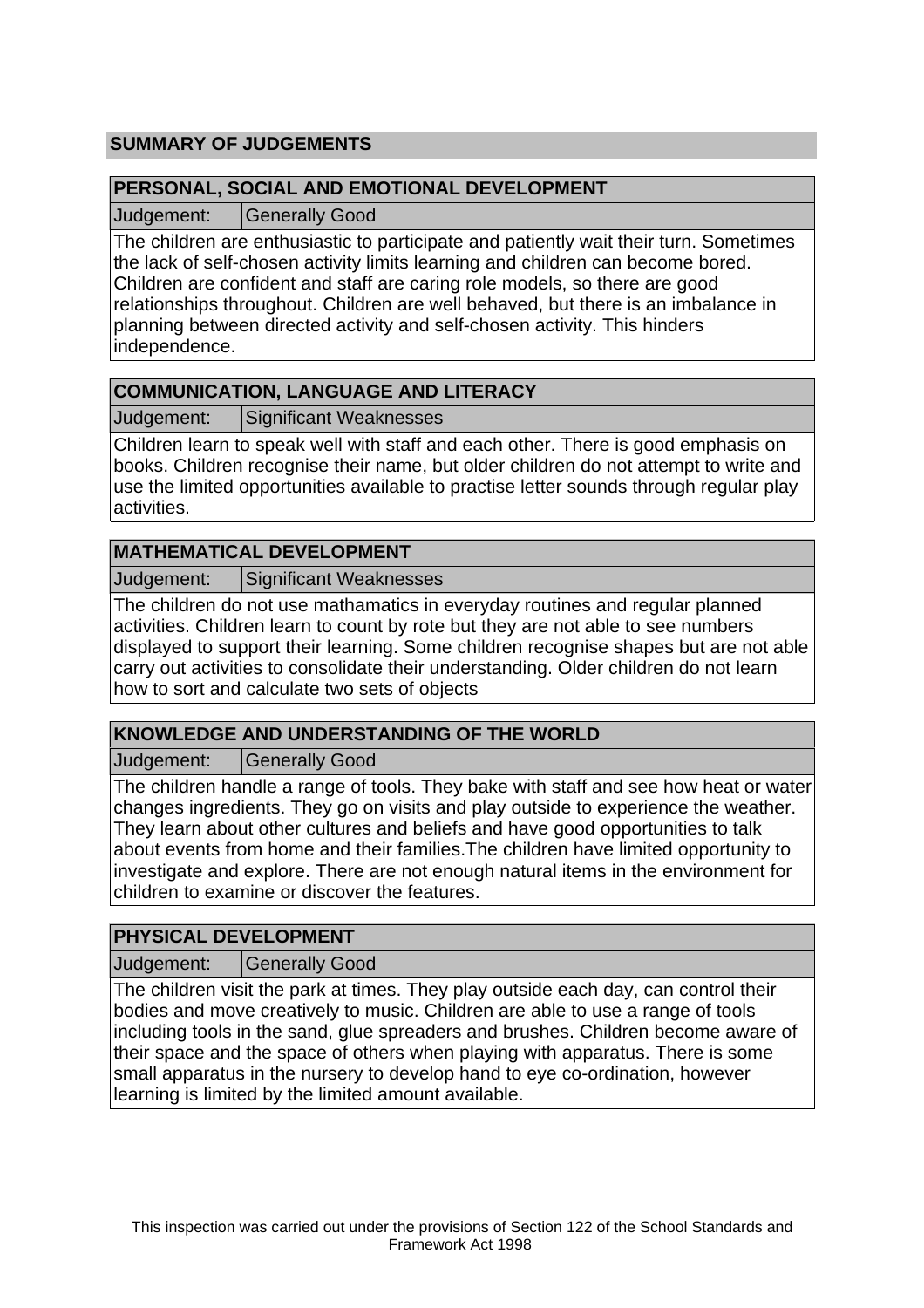# **CREATIVE DEVELOPMENT**

Judgement: Generally Good

Children have good opportunities to respond to their senses when they smell the cheese in the sandwiches they make and when they eat their lunch. They mix corn flour with water and they enjoy dancing to music, singing songs and are confident to carry out solo performance. Displays of children's work show they learn to use paint and textured materials in a creative way. The children use a range of instruments, however the variety of role play equipment is limited.

**Children's spiritual, moral, social, and cultural development is fostered appropriately.**